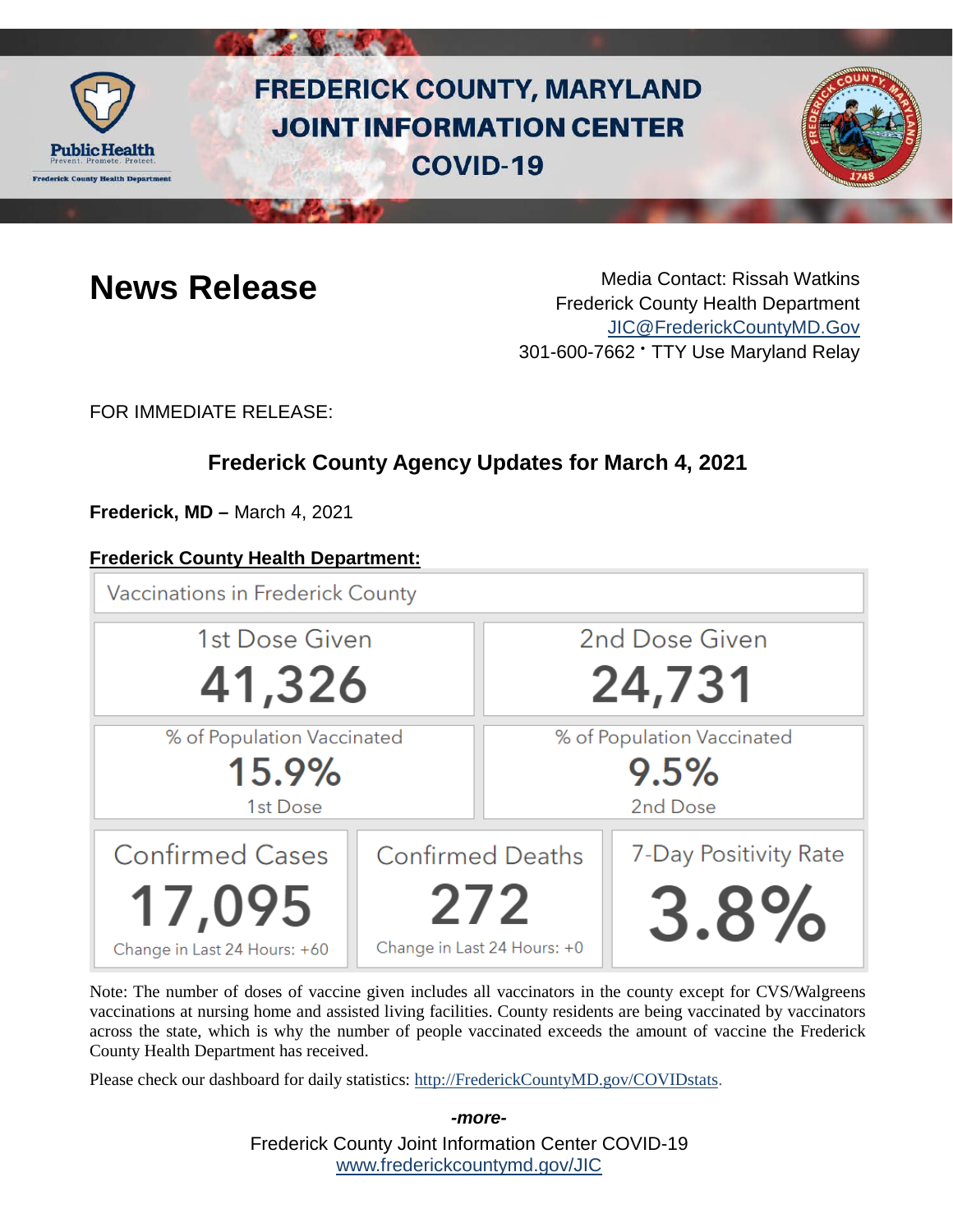

**Page 2/JIC**

# Frederick County Health Department Is Currently Vaccinating

Frederick County Health Department is vaccinating people who live or work in Frederick County in groups: 1A, 1B and people in 1C in the 65-74 age group, **now vaccinating people born in and before 1948.** Over a thousand educators will be vaccinated this week.

- Process for 65-74 Group: FCHD is currently working to vaccinate people born in or before 1948 who have pre-registered with us through our Vaccine Interest Form on our [website.](https://health.frederickcountymd.gov/629/COVID-19-Vaccine) Then we will offer appointments to people born in 1949, and so on down to people 65 years old.
- Process for Educators Group: This week, FCHD will work directly with education employers to get a list of educators to be vaccinated. Over

**If you have pre-registered with us, we will contact you when we can offer an appointment.** It may be several weeks or longer until you are contacted since it depends on vaccine availability.

**Other vaccinators in the county may be vaccinating all eligible groups in 1A, 1B, and 1C. Please check [covidvax.maryland.gov](https://coronavirus.maryland.gov/pages/vaccine) to find a provider near you by zip code.**

# Update on COVID-19 Vaccine

**19,050** total 1st doses of COVID-19 vaccine received by Frederick County Health Department to date. **2,800** 1st doses of COVID-19 vaccine received by Frederick County Health Department this week.

Governor Hogan has directed state health officials to provide county leaders with four-week projections for vaccine allotments for their local health department clinics. **For the weeks 2/15/21 - 3/8/21, the Frederick County Health Department is expected to receive at least 1,300 doses each week.** This is the amount projected to be allocated to the Frederick County Health Department, but that could change based on what the federal administration provides Maryland.

Frederick County Health Department is required by the state to use our weekly vaccine allocation to:

- prioritize residents 65 years and older. We are currently vaccinating people born in or before 1948.
- use *at least* 100 doses per week to vaccinate Phase 1B educators. This includes all licensed daycare providers, public and non-public K-12 schools, and higher education.
- vaccinate at least one independent living facility/community a week
- vaccinate at least one congregate living facility for people with disabilities (IDD or BH) or a DDA-funded provider that serves individuals with intellectual and developmental disabilities (IDD) a week.

If you were born in 1948 or before, please call 301-600-7900 (English) or 301-600-7905 (Spanish) so that our Vaccination Appointment Line can help you schedule an appointment. It is open Monday – Friday, 8am to 5pm.

*-more-*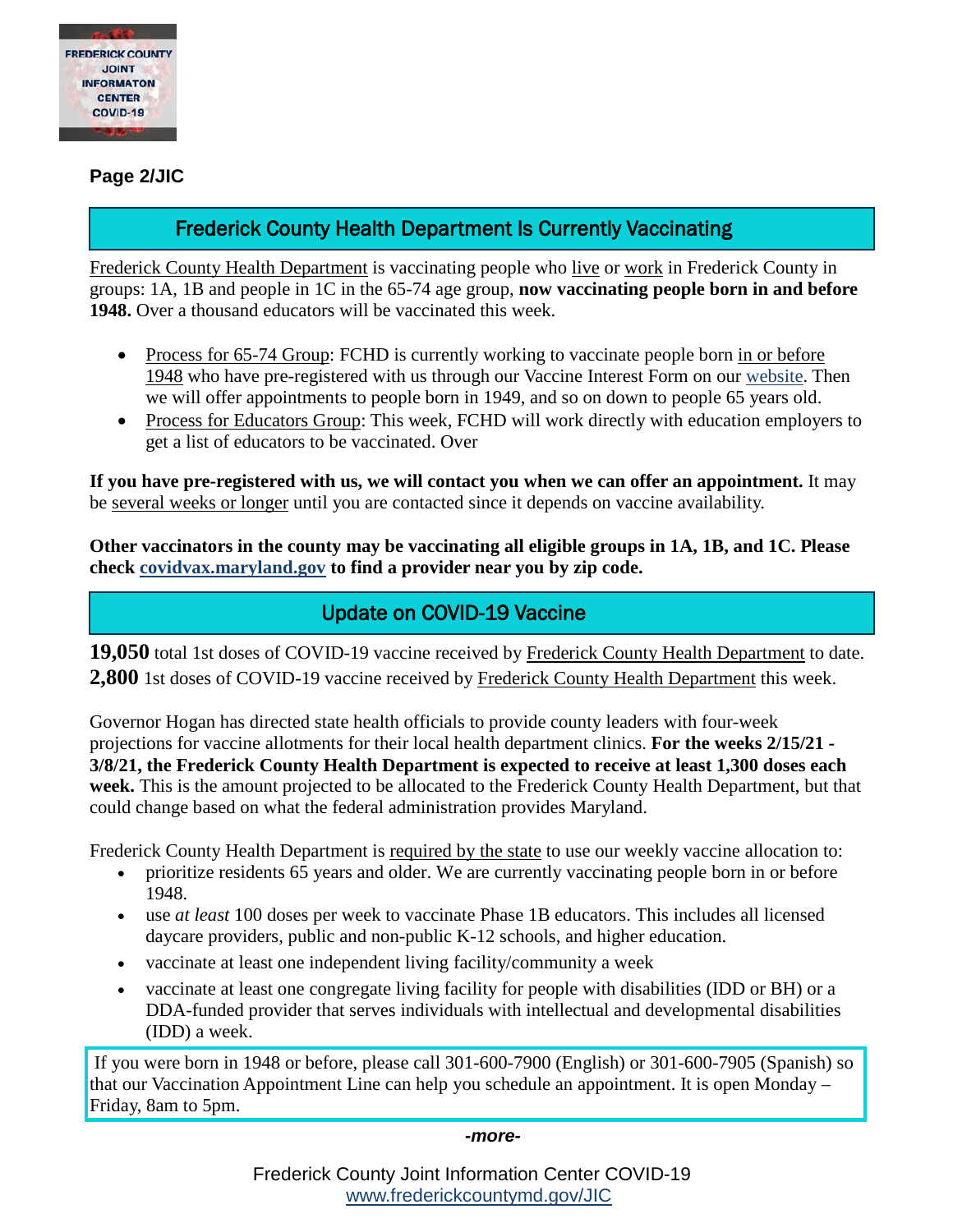

#### **Page 3/JIC**

# Currently Eligible in Maryland

People in groups 1A, 1B, and 1C are currently eligible in Maryland, but there is not enough vaccine for everyone who is eligible. Once your group is eligible, it continues to stay eligible.

### Current Process for Frederick County Health Department

Anyone who lives or works in Frederick County who is interested in getting COVID-19 vaccine should complete the Vaccine Interest Form in the blue box on our [Vaccine webpage.](https://health.frederickcountymd.gov/629/COVID-19-Vaccine)

- o **It may be several days, weeks, or longer until you are contacted since it depends on vaccine availability. You only need to complete the form once.**
- o We will contact people who have registered on this form by priority group as we receive more vaccine.
- $\circ$  If you have already scheduled or received your 1<sup>st</sup> dose of vaccine, please [click this link](https://forms.office.com/Pages/ResponsePage.aspx?id=LTTGSAY4Q0id7GpAsbuHNwWNYN1Yz5tBp0XTFg0s7vVUQzg2UFZYWVEzOThNVUtWRkpYSjNOUlBSUCQlQCN0PWcu) to unsubscribe from the list.

## Maryland State Updates

By the end of March, the state will have at least one mass vaccination site open in each region of the state that is capable of administering thousands of shots per day.

**Text 'MdReady' to 898-211 for updates on when appointments become available.**

**SOUTHERN MARYLAND:** The state will open the Southern Maryland mass vaccination site at Regency Furniture Stadium on Thursday, March 4—one week ahead of schedule.

**EASTERN SHORE:** The Eastern Shore mass vaccination site at Wicomico Youth & Civic Center in Salisbury will open no later than Thursday, March 18. Tidal Health will serve as the site's clinical partner.

**WESTERN MARYLAND:** The governor announced this week that the Western Maryland mass vaccination site will be located at the Hagerstown Premium Outlets and will open by the end of the month. Meritus Hospital will serve as the clinical partner.

**BALTIMORE CITY:** The governor announced that the M&T Bank Stadium mass vaccination site will ramp up ahead of schedule this week to 2,000 shots per day. The Baltimore Convention Center site will focus on underserved populations, and ramp up to more than 1,000 shots per day.

**NATIONAL CAPITAL REGION:** The mass vaccination site at Six Flags America will double its rate of vaccination from 2,000 doses to more than 4,000 doses administered per day.

A telephone-based support line is available for residents without Internet access who require assistance finding providers and making appointments for mass vaccination sites. The COVID-19 Vaccination Support Center—available at **1-855-MDGOVAX** (1-855-634-6829)—is open seven days a week from 7 a.m. to 10 p.m.

*-more-*